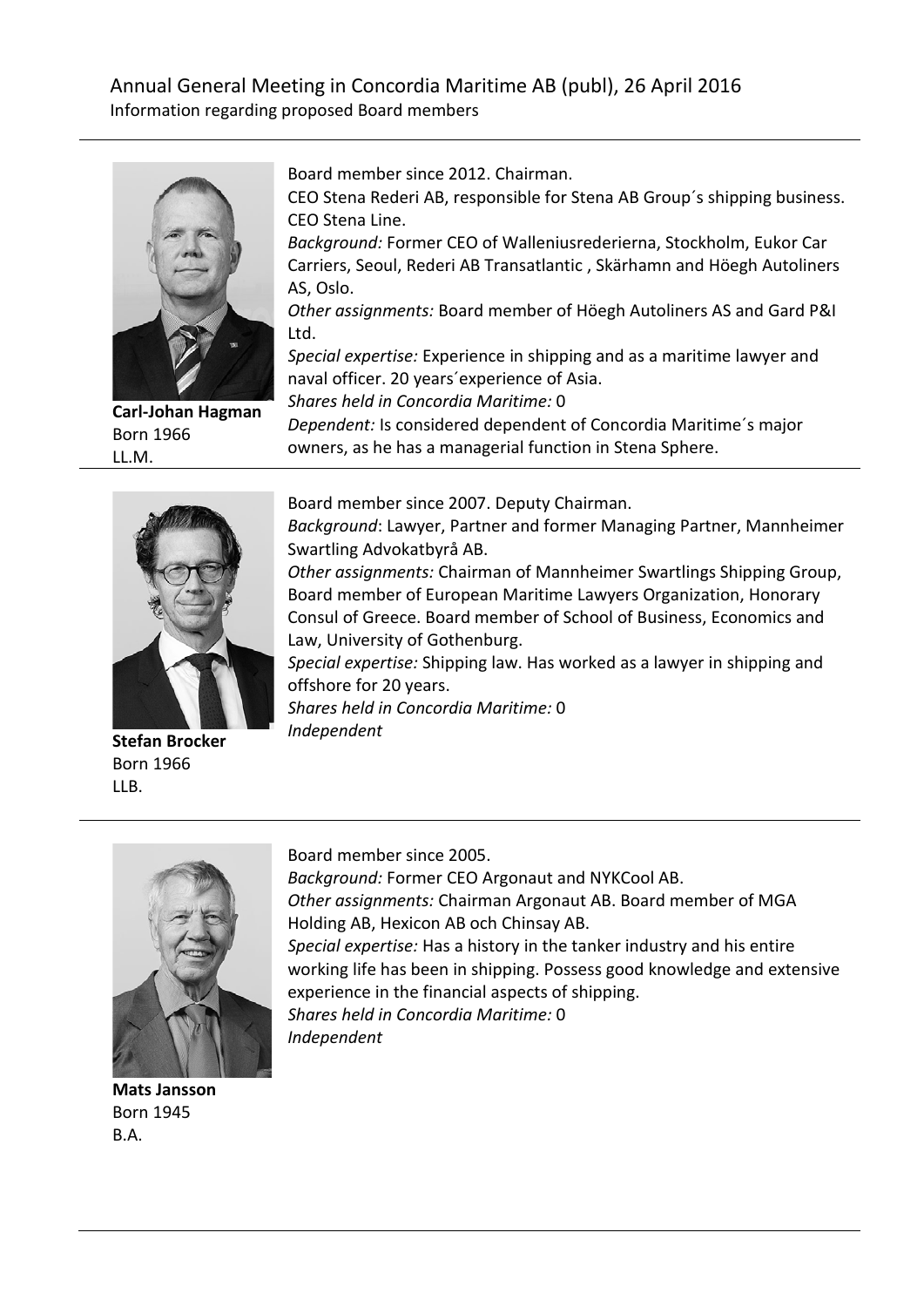## Annual General Meeting in Concordia Maritime AB (publ), 26 April 2016 Information regarding proposed Board members



**Helena Levander** Born 1957 MBA

Board member since 2014.

*Background:* Founder and Chairman of Nordic Investor Services AB, a consultancy company in corporate governance. *Other assignments:* Board member Medivir AB, Stampen AB, Collector AB, Hans Andersson Recycling AB och NeuroVive Pharmaceutial AB. *Special expertise:* Has extensive experience in the financial industry through leadership positions that include SEB, Nordea Asset Management, Odin Fonder and NeoNet. Since 2003 had served on a number of boards of publicly listed, stateowned and private companies. *Shares held in i Concordia Maritime: 10 000 Independent*



**Michael G:son Löw** Born 1951 MBA

Board member since 2012.

*Background:* Former President and CEO of Preem AB and a number of senior positons at Conoco Inc, in the Nordic region and internationally. *Other assignments:* Board member of Preem AB, Stena Bulk AB, Boliden AB, Norstel AB, Sv. Näringsliv, Vice Chairman IKEM AB and Swe/Russ Chamber of Commerce. Chairman of RecondOil AB. Member of the Board the Royal Academy of Sciences. Chalmers Advisory Committee, Sv. EnergiEk. Förening and Network for Oil & Gas. *Special expertise:* Active in the oil industry for 38 years. Brings expertise in energy/refining/trading/shipping and financial issues. *Shares held in Concordia Maritime:*0 *Independent*



**Morten Chr. Mo** Born 1948 Certified economist BI (Oslo) and IMDE (PED), Lausanne.

Board member since 2000.

*Background:* Director/Chairman Quillfeldt Rönneberg & Co, Leif Höegh & Co AS, Havtor Management AS, VD Stemoco Shipping AS and Lorentzen & Stemoco AS.

*Other assignments:* Board member of CellVision AS, Bass Pte Ltd, Malaysia, Hadeland Folkehøyskole, Landsbyen Brandu 2020 and Hadeland Maskin AS.

*Special expertise:* Background as shipbroker, owner and partner of different shipping companies and active/investors in start-up companies. *Shares held in Concordia Maritime:* 0 *Independent*